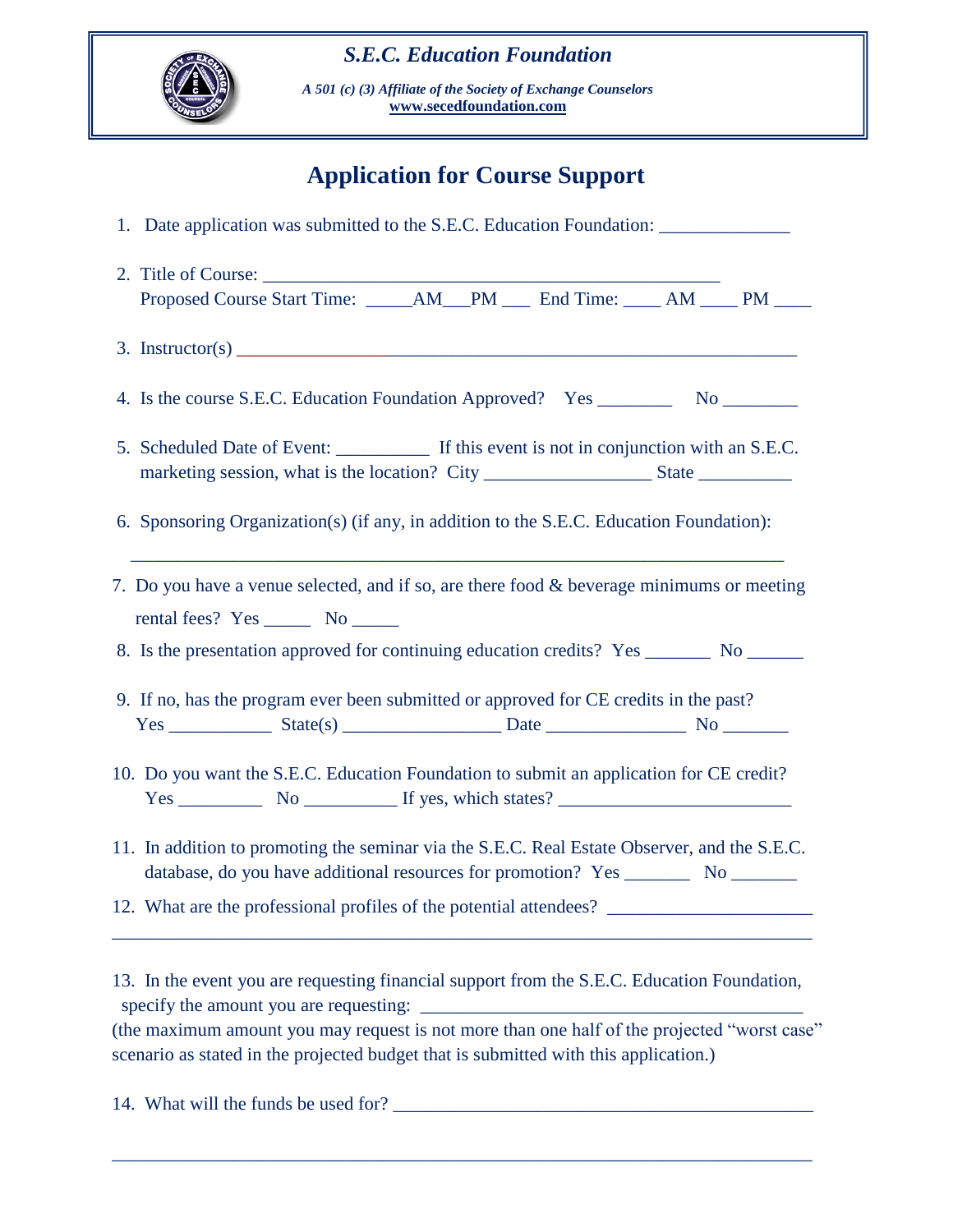#### **S.E.C. EDUCATION FOUNDATION COURSE FINANCIAL SUPPORT APPLICATION**

*Applications will not be considered unless all items requested are provided at the time of submission. Applications must be received at least 90 days prior to the proposed course date, or 120 days if CE credit is requested. Thank you.*

#### **Instructor Expense Reimbursement Requested:**

Speaking Fee  $\quad \text{\AA}$ Transportation: \$ \_\_\_\_\_\_\_\_\_\_\_\_\_\_ Lodging:  $\qquad \qquad \text{\$\_\_\_}$ 

#### **Please include the following Course and Promotional Materials:**

- \_\_\_\_\_\_\_ Copy of the course handout materials
- \_\_\_\_\_\_\_ Course Outline or Bullet Points for Flyer
- \_\_\_\_\_\_\_ Short Instructor Bio
- \_\_\_\_\_\_\_ Instructor Photo jpeg format
- \_\_\_\_\_\_\_ Suggested Course Fee
- \_\_\_\_\_\_\_ Completed Proposed Budget with projections

### **Venue Related – (If not in conjunction with an S.E.C. Meeting)**

- \_\_\_\_\_\_\_ Copy of meeting room rental and/or food & beverage requirements
- **EXECUTE:** Food & Beverage Menus with prices
- \_\_\_\_\_\_\_ List of AV Equipment Requested & Price List from venue
- \_\_\_\_\_\_\_ Copies of any contractual obligations with the venue
- \_\_\_\_\_\_\_ Please check here if you have additional questions or are including additional information not covered above.